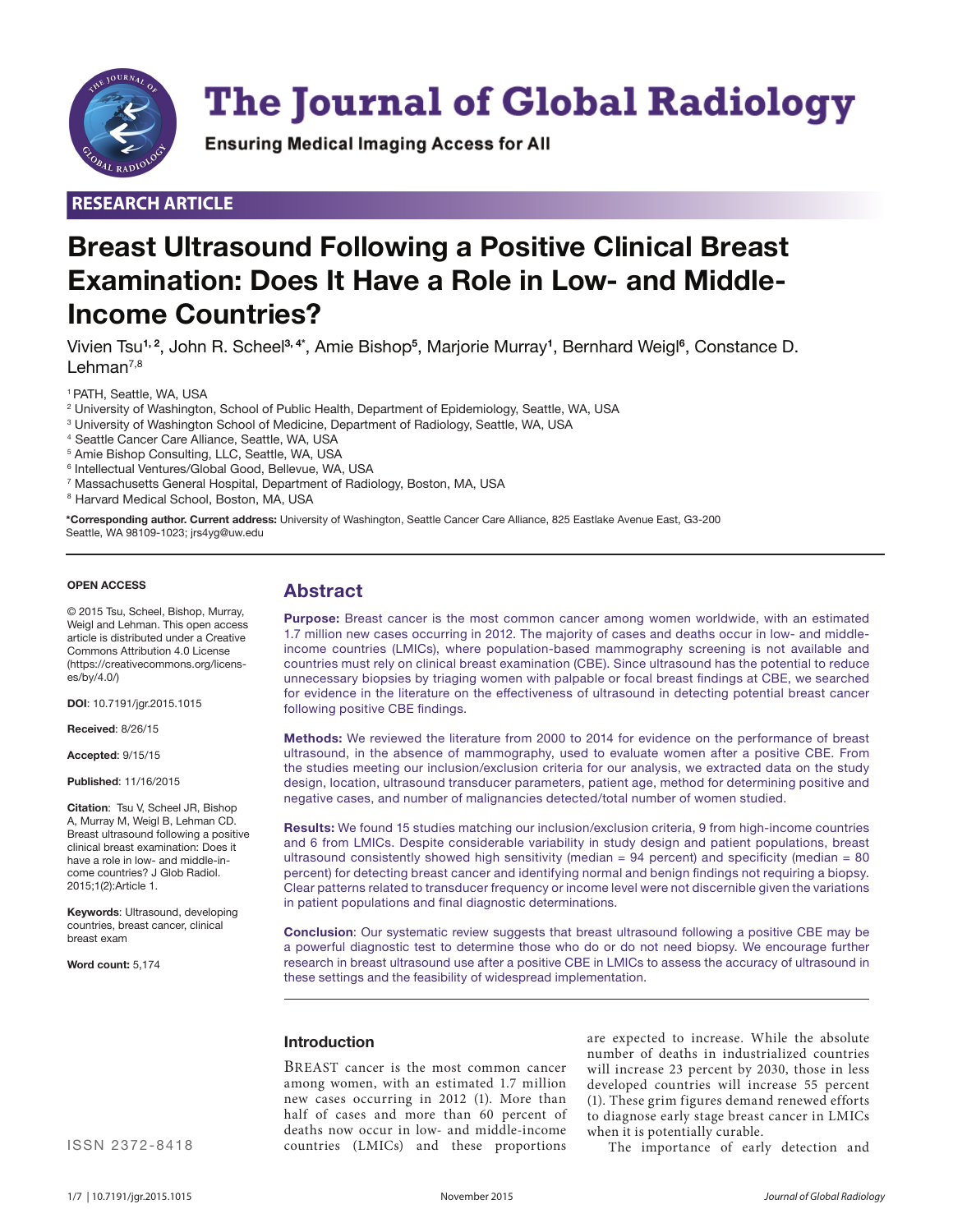treatment of breast cancer is well recognized (2,3) and is supported by the observed decrease in breast cancer deaths among women in high-resource regions undergoing screening mammography. However, there is disagreement on the relative contributions of population screening and adjuvant therapy to the decline in deaths (4,5). A study that developed seven independent statistical models to distinguish the effects of these two factors in the United States reported that the contribution of screening in these models ranged from 28 to 65 percent (6), indicating the difficulty of evaluating the differential impact of interventions. All major North American and European groups that make recommendations on breast cancer screening support routine mammography, starting at age 40 or 50 and performed every one or two years (7,8). Although the age of initiation and frequency of mammography exams for population screening has been the subject of much controversy (5,9,10), it remains the standard imaging technique for screening in developed countries.

The debate taking place on screening mammography in industrialized countries is a luxury that most LMICs have not had. Population-based breast cancer screening using mammography has not been widely implemented in these regions because the infrastructure necessary to support screening programs, such as trained personnel, facilities, and equipment, is expensive to establish and maintain (11). In addition, the resources for providing effective educational and communication campaigns to encourage participation in screening have not been available.

An alternative to screening mammography for low-resource settings is clinical breast examination (CBE), a hands-on physical examination and visual assessment of the breasts by a healthcare professional, along with a careful medical history (12,13). There have been no published randomized clinical trials for CBE as a sole screening or early detection modality (14,15). Preliminary results have been reported from a randomized clinical trial in India evaluating whether CBE can reduce the incidence of advanced disease and mortality from breast cancer (16). However, conclusive results will only become available after completion of three rounds of screening and further follow-up.

The American Cancer Society recommends that women in their 20s and 30s have a CBE as part of a regular health exam by a health professional every three years and that, starting at age 40, women should have a CBE by a health professional every year (17). CBE has also been suggested both for population screening in LMICs (9,12,18) and for evaluating women presenting with breast symptoms such as lumps, pain, thickening, or nipple discharge (19). The International Agency for Research on Cancer states in its 2002 Handbook: "Clinical breast examination may be of particular importance in countries where there are insufficient resources for [screening] mammography and where disease is usually at an advanced stage at the time of diagnosis" (7). The World Health Organization notes that low-income areas have the option to implement early diagnosis programs based on awareness of early symptoms and referral for confirmed diagnosis and treatment (3).

Using CBE for screening raises the question of what the next steps should be after palpable masses or focal symptoms are identified. In well-resourced settings, a positive CBE is evaluated with breast imaging—mammography and/or ultrasound depending on the patient's age—and biopsy is recommended for lesions suspicious for malignancy. Ultrasound is better able to differentiate solid from cystic masses than mammography (20-22), and it is generally acknowledged that ultrasound is an important tool in evaluating symptomatic women, especially women under age 40, whose breasts are typically denser than those of older women. Ultrasound is also widely used for triaging solid palpable masses that require a biopsy versus those that can safely be managed by imaging or clinical follow-up, thus reducing the number of unnecessary biopsies (23). For palpable breast masses, the American College of Radiology recommends ultrasound as the first imaging evaluation in women under age 30, ultrasound or mammography in women ages 30 to 39, and mammography followed by ultrasound (for most cases) in women ages 40 and older (24). Masses with distinct benign features on ultrasound (such as a simple cyst or lymph node) do not need further intervention, while masses with probable benign features on ultrasound can be followed clinically and with imaging. Masses with features suspicious for malignancy should undergo tissue sampling, with core needle biopsy (CNB) or fine needle aspiration (FNA) when available. The United Kingdom Association of Breast Surgery recommendations (25) are similar to those of the American College of Radiology.

Imaging with ultrasound of clinically suspicious palpable findings at CBE might be useful in LMICs, where mammography machines are not available and many hospitals may have ultrasound equipment appropriate for breast imaging. Ultrasound used in this way could alleviate the burden of evaluating symptomatic women, because CBE alone has poor diagnostic accuracy for separating benign from malignant lumps and thus requires more tissue sampling than is likely needed.

In view of the potential role that ultrasound could play in LMICs for triaging women with palpable or focal breast findings at CBE, either to biopsy or to follow up clinically or with imaging, we searched for evidence in the literature on the effectiveness of ultrasound in detecting potential breast cancer following positive CBE findings.

#### **Materials and methods**

We used PubMed, Google Scholar, and the Cochrane database to perform a systematic review of the literature regarding the performance of breast ultrasound in LMICs following a CBEpositive test. Our search criteria included English-language literature published within the period of 2000 through 2014, using the following terms: palpable AND (ultrasound OR sonography OR ultrasonography) AND (developing countries OR low-income countries). We excluded the following studies: population-based ultrasound screening of asymptomatic women; ultrasound examinations performed after mammography; ultrasound performance measures of palpable and non-palpable lesions if only reported combined; and ultrasound performance limited to "probably benign sonographic features."

After the primary searches, we searched the bibliographies of relevant papers and contacted experts in the field for further recommendations appropriate for our inclusion/exclusion criteria described above. Papers published prior to 2000 were included from the latter searches if they met the other inclusion criteria; two papers were added on this basis. While our interest was primarily the use of ultrasound in LMICs, we included selected studies from high-income countries if they met our other inclusion/exclusion criteria because of the scarcity of studies in LMICs, and for comparison purposes. From those studies meeting our inclusion/ exclusion criteria for our analysis we extracted data on the study design, study location, ultrasound transducer parameters, patient population (age), the method for determining positive and negative cases (fine needle aspiration, core needle biopsy and surgical biopsy), and the number of malignancies detected/total number of women studied. We also extracted ultrasound performance measures, including sensitivity, specificity, positive predictive value (PPV), and negative predictive value (NPV).

#### **Results**

This review covers a targeted group of studies that specifically report the performance of breast ultrasound, in the absence of or independent of mammography findings, following a positive CBE. Initial searches resulted in several hundred papers, which were assessed for relevance to our question. Our review of these reduced to 15 the number of papers that reported at least sensitivity of breast ultrasound for detection of malignancy after palpable masses or focal symptoms were found at CBE.

Two studies were from low-income countries and four were from lower middle–income countries: these are presented in Table 1. The remaining nine papers reported studies in upper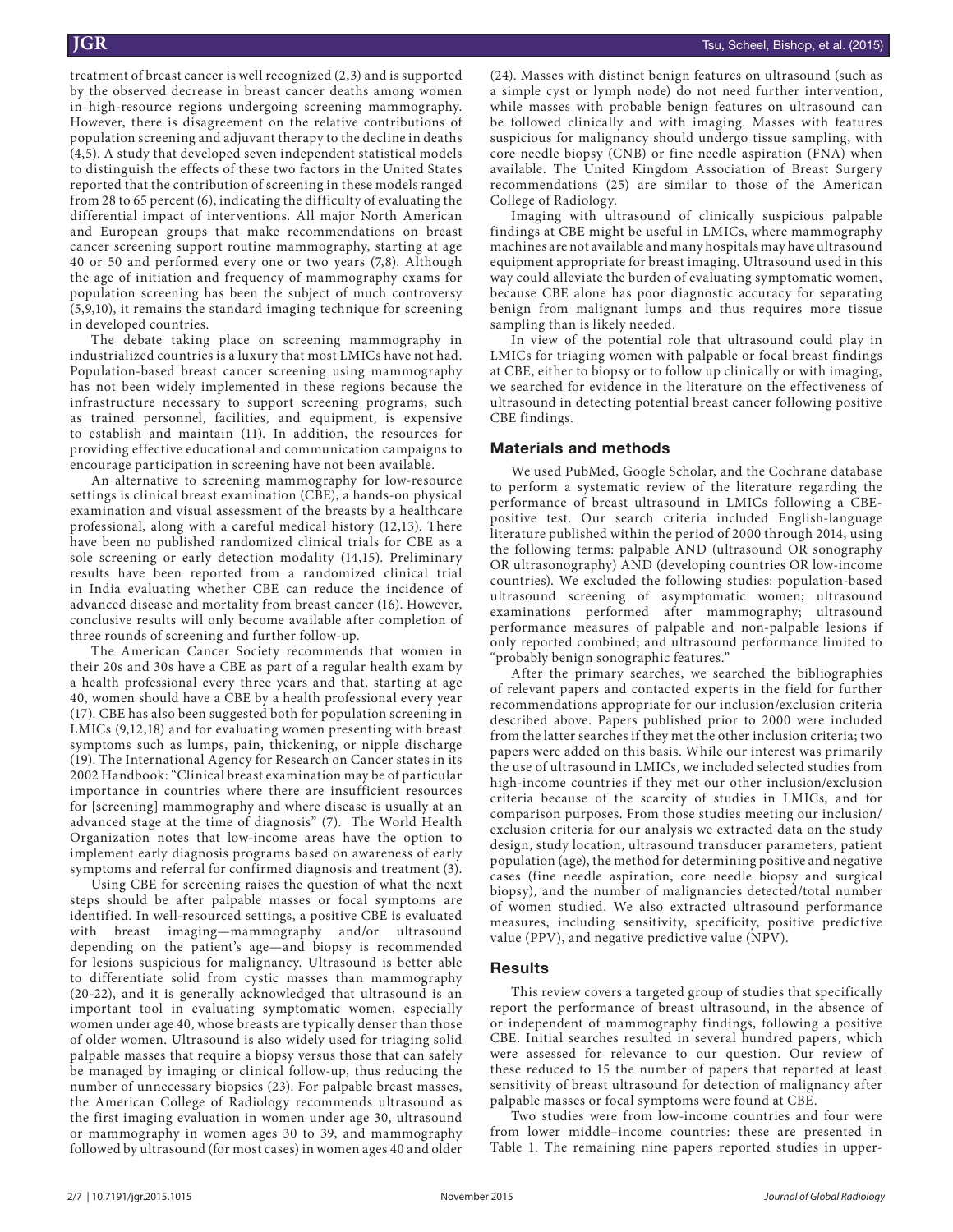middle or high-income countries and are presented in Table 2. We included two studies that evaluated performance on pre-selected sonographically solid lesions because of our interest in the ability of ultrasound to differentiate malignant from nonmalignant palpable lumps. Four of the six LMIC studies, and four of the nine upper-income studies, were prospective, while the remainder were retrospective. All were performed at single institutions.

#### *Patient populations*

The 15 selected studies assessed breast ultrasound performance in different patient populations with different breast cancer prevalence. Three studies restricted participants to narrow age ranges (under 30 years (26); under 35 years (27); 30-39 years (28)). Some chose to investigate all women who had palpable findings and imaging during a given time period (26,28), one study reviewed a sample of women with symptoms and imaging who had confirmed cancer and an age-matched sample confirmed as nonmalignant (29). Studies from Taiwan (30) and India (31) preselected only cases identified as solid lesions on ultrasound, to see if ultrasound could further differentiate benign and malignant solid lumps. These are more restricted populations than the one our review initially set out to analyze, which included all palpable lesions, whether solid or cystic.

#### *Equipment used for ultrasound*

Most transducers used in studies from lower-income countries (Table 1) had a frequency of 7.5 MHz, with one study using a 12 MHz

probe for some cases. In the higher-income studies, frequencies of the probes ranged from 6 to 14 MHz but were usually higher than in the lower-income country studies. One study in lower-income countries and two studies in the higher-income group did not report on the transducer frequency used (32-34).

#### *Definition of ultrasound detection of malignancy*

Ultrasound detection of malignancy in the selected studies was based on either the American College of Radiology Breast Imaging Reporting and Database System (BI-RADS) Atlas (4th edition) (35), which characterizes lesions using a specific lexicon and assigns them to a category based on a level of suspicion for malignancy; or on descriptors similar to those of BI-RADS, such as shape, margins, echogenicity, and ratios of dimensions.

In most studies, the gold standard for assessing ultrasound performance was histopathology based on either CNB or surgical excision; however, two studies of women under the age of 40 in the United States used 24 months of clinical and tumor registry followup for the majority of those with benign findings at ultrasound, and histopathology for those suspected of having a malignancy (26,28). One study used only FNA and cytology as the reference standard (31), while the rest used some combination of FNA, CNB, or surgical biopsy. Intervention methods for tissue sampling are given for each study in the tables below. Sensitivity, specificity, and other performance measures were reported for detecting cancer; some papers also reported performance for differentiating cysts from solid masses, but we report only performance in detecting

#### **Table I. Performance of breast ultrasound in symptomatic women in low and lower-middle–income countries**<sup>a</sup>

| Study/design                          | Location<br>(Economic Level <sup>a</sup> ) | <b>Transducer</b><br>Frequency | Mean Age<br>(range)                   | <b>Method</b> for<br>Diagnosis <sup>b</sup> | <b>Number</b><br>malignant/<br><b>Total Cases</b> | <b>Ultrasound</b><br>Performance <sup>c</sup><br>(in %)                        |
|---------------------------------------|--------------------------------------------|--------------------------------|---------------------------------------|---------------------------------------------|---------------------------------------------------|--------------------------------------------------------------------------------|
| Ngotho 2013(27)<br>Prospective        | Kenya<br>(Low Income)                      | 7.5-12 MHz                     | 25.5<br>$(18-34)$                     | FNA, CNB                                    | 6/58                                              | Sensitivity: 100<br>Specificity: 94.2<br><b>NPV: 100</b><br>PPV: 66.7          |
| Gonzaga 2010(36)<br>Prospective       | Uganda<br>(Low Income)                     | 7.0 MHz                        | N/A<br>$(40\%:30-39)$<br>$20\%:20-29$ | CNB, SBx                                    | 7/80                                              | Sensitivity: 57.1                                                              |
| Irurhe 2012(37)<br>Prospective        | Nigeria<br>(Lower-middle)<br>Income)       | 7.5 MHz                        | 42<br>$(18-59)$                       | FNA, CNB                                    | 13/100                                            | Sensitivity: 100<br>Specificity: 96.6<br><b>NPV: 100</b><br>PPV: 81.3          |
| Devolli-Disha 2009(39)<br>Prospective | Kosovo<br>(Lower-middle<br>Income)         | 7.5 MHz                        | 56<br>$(30 - 77)$                     | SBx                                         | 259/546                                           | Sensitivity: 72.6<br>Specificity 88.5                                          |
| Singh 2008(33)<br>Retrospective       | India<br>(Lower-middle)<br>Income)         | Not Stated                     | 41<br>N/A                             | FNA, CNB, SBx                               | 20/100                                            | Sensitivity: 65.0                                                              |
| Pande 2003(31)<br>Prospective         | India<br>(Lower-middle)<br>Income)         | 7.5 MHz                        | 41<br>$(17-80)$                       | <b>FNA</b>                                  | $19/36^d$                                         | Sensitivity: 95.0<br>Specificity: 94.1<br><b>NPV: 93.8</b><br><b>PPV: 96.0</b> |

a Defined by the World Bank list of economies (51)

 $b$  FNA = fine needle aspiration; CNB = core needle biopsy; SBx = Surgical biopsy

 $\Omega^{\text{c}}$  NPV = Negative Predictive Value; PPV = Positive Predictive Value

 $^{\rm d}$  Included only cases with positive findings on ultrasounds (e.g. masses and cysts)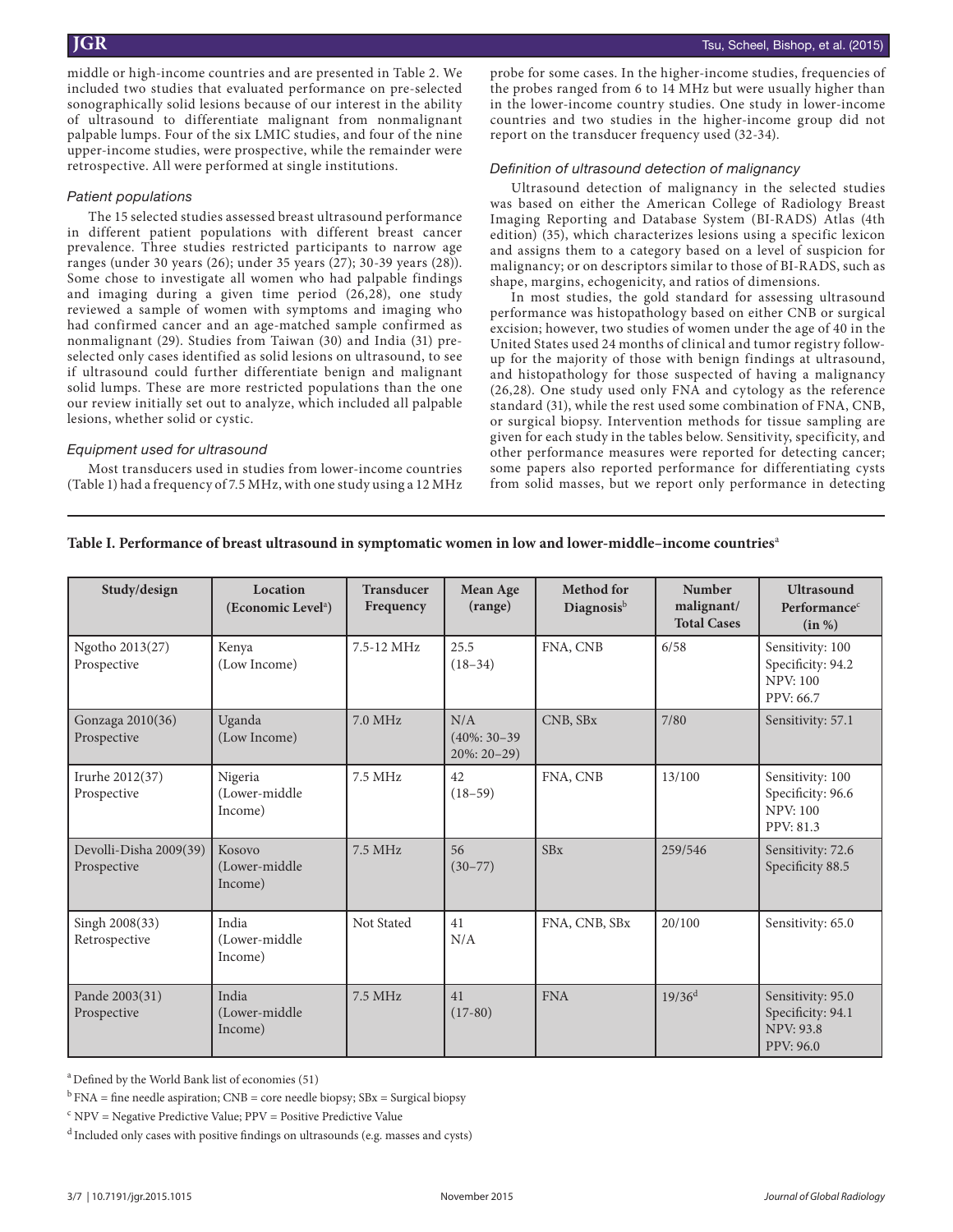#### Table II. Performance of breast ultrasound in symptomatic women in upper-middle and high-income countries<sup>a</sup>

| Study/design                          | Location<br>(Economic<br>Level <sup>a</sup> | <b>Transducer</b><br>Frequency | Mean Age<br>(range)       | <b>Method For</b><br>Diagnosis <sup>b</sup> | <b>Number</b><br>malignant/<br><b>Total</b> | <b>Ultrasound</b><br>Performance <sup>c</sup><br>(in %)                        |
|---------------------------------------|---------------------------------------------|--------------------------------|---------------------------|---------------------------------------------|---------------------------------------------|--------------------------------------------------------------------------------|
| Li 2014(38)<br>Retrospective          | China<br>(Upper-Middle<br>Income)           | 7-14 MHz                       | Not Stated                | CNB, SBx                                    | 2294/5296                                   | Sensitivity: 97.9<br>Specificity: 49.7                                         |
| Akbari 2012(32)<br>Prospective        | Iran<br>(Upper-Middle<br>Income)            | Not Stated                     | Not Stated<br>$(30 - 79)$ | FNA, CNB, SBx                               | 95/164                                      | Sensitivity: 69.5<br>Specificity: 49.3<br><b>NPV: 65.3</b><br>PPV: 54.0        |
| Zhu 2008(40)<br>Prospective           | China<br>(Upper-Middle<br>Income)           | 6-13 MHz                       | 46<br>$(17 - 83)$         | <b>SBx</b>                                  | 69/139                                      | Sensitivity: 94.2<br>Specificity: 87.1                                         |
| Lehman 2012(28)                       | <b>USA</b><br>(High Income)                 | 12 MHz                         | 35<br>$(30-39)$           | CNB, SBX, 2-year<br>follow-up               | 23/1208                                     | Sensitivity: 95.7<br>Specificity: 89.2<br><b>NPV: 99.9</b><br>PPV: 13.2        |
| Loving 2010(26)<br>Retrospective      | <b>USA</b><br>(High Income)                 | 12 MHz                         | 24<br>$(12-29)$           | FNA, CNB, SBx,<br>2-year follow-up          | 3/1091                                      | Sensitivity: 100<br>Specificity: 80.5<br><b>NPV: 100</b><br>PPV: 1.9           |
| Chen 2004(30)<br>Prospective          | Taiwan<br>(High Income)                     | 7.5-10.0 MHz                   | Not Stated<br>$(14 - 83)$ | CNB, SBx                                    | 391/1203 solid<br>masses <sup>d</sup>       | Sensitivity: 79.3<br>Specificity: 89.3<br><b>NPV: 90.0</b><br><b>PPV: 78.1</b> |
| Houssami<br>2003(29)<br>Retrospective | Australia<br>(High Income)                  | 7.5-11.5 MHz                   | Not Stated (25-55)        | FNA, SBx, 2-year<br>follow-up               | 240/473                                     | Sensitivity: 81.7<br>Specificity: 88.0                                         |
| Moss 1999(34)<br>Prospective          | United Kingdom<br>(High Income)             | Not Stated                     | Not Stated                | <b>SBx</b>                                  | 256/456                                     | Sensitivity: 88.9<br>Specificity: 77.9                                         |
| Yang 1996(41)                         | Hong Kong<br>(High Income)                  | 5-10 MHz                       | 37<br>$(13 - 85)$         | FNA, SBx                                    | 67/408                                      | Sensitivity: 97.0<br>Specificity: 96.88<br><b>NPV: 99.4</b><br>PPV: 85.3       |

a Defined by the World Bank list of economies (51)

 $^{\rm b}$  F NA = fine needle aspiration; CNB = core needle biopsy; SBx = Surgical biopsy

<sup>c</sup> NPV = Negative Predictive Value; PPV = Positive Predictive Value

d Included only cases with positive findings on ultrasounds (e.g. masses and cysts)

malignancy. Eight studies did not specify the histological types of malignancies diagnosed (27,31-34,36-38) while the remaining seven gave histological definitions of malignancies (26,28-30,39- 41); none of the latter excluded ductal carcinoma in situ.

#### *Performance of ultrasound*

In general, studies using more powerful transducers reported higher sensitivities: of eight studies using probes with frequencies of at least 10 MHz, sensitivities ranged from 79.3 to 100 percent, with a median of 96 percent. In the four studies using probes with frequencies of 7 or 7.5 MHz, the range was from 57.1 to 100 percent, with a median of 84 percent. Of note, two small studies using probes with frequency of 7.5 MHz obtained sensitivities of 95 and 100 percent, in lower middle–income countries.

The number of cases reported in studies from LMICs was smaller than those reported from higher income countries, ranging from 36 to 546 cases with a median of 90. Sensitivities in all six studies ranged from 57.1 to 100 percent, with a median value of 84 percent, while median specificity was 94.2 percent (Table 1). In the two studies that included only solid lumps, sensitivity and specificity were 79.3 percent and 89.3 percent, respectively, for the Taiwanese study and 95 percent and 94.1 percent, respectively, for the small study from India.

In aggregate, studies from upper-middle and high-income countries showed that ultrasound detected 3,201 cancers (range 3–2,246) among the 3,438 cases included in the studies. Overall, the median sensitivity was 94.2 percent (range 69–100), median specificity was 87.1 percent (range 49–97), median PPV was 54.0 percent (range 2–85), and median NPV was 99.4 (range 65–100). Four studies reviewed more than 1,000 cases each (26,28,30,38), reporting sensitivities of 79.3 to 100 percent, with a median value of 96.8 percent (Table 2).

In two large studies conducted in the United States, sensitivity of ultrasound for detecting malignancy in women ages 30 to 39 was 95.7 percent and specificity was 89.2 percent (28), while for women younger than 30 years of age the numbers were 100 percent and 80.5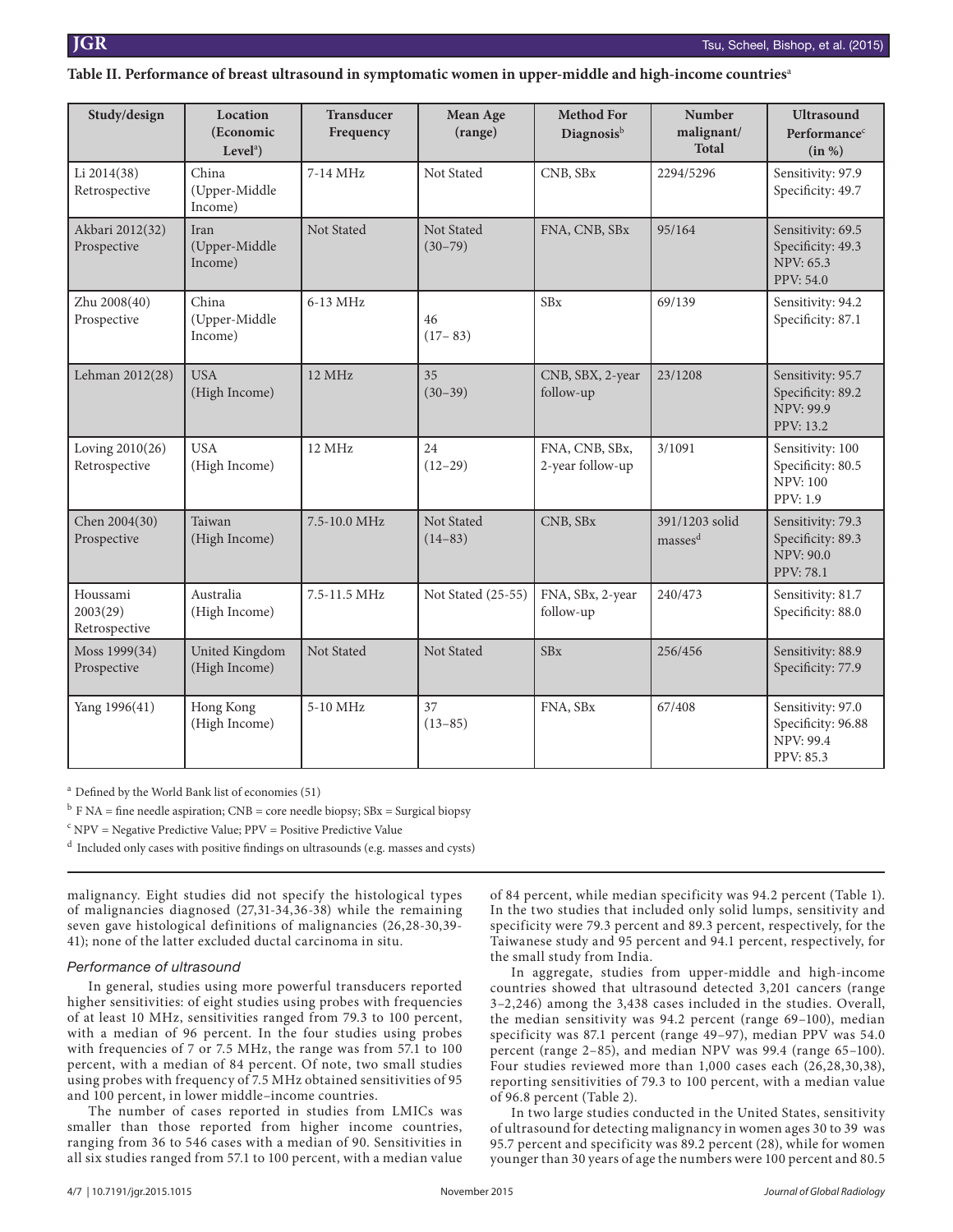percent, respectively (26). In both studies, most of the women with benign findings at ultrasound did not have histological examination of the tissue, but instead were followed by imaging surveillance and tumor registries for at least 24 months. Because the study populations were not preselected for women who had biopsies, the number of malignant cases present was much lower than for studies that intentionally reviewed cases known retrospectively to have been malignant. Another retrospective study in a highincome setting chose to evaluate ultrasound performance on equal numbers of cases with and without malignant diagnoses, reporting a sensitivity of 81.7 percent and specificity of 88.0 percent (29).

#### **Discussion**

No randomized clinical trials have been conducted to evaluate the efficacy of breast ultrasound for detection of malignancy in symptomatic women; however, our review identified a number of prospective and retrospective analyses on ultrasound performance for palpable findings following a CBE. Sensitivity varied considerably across the studies, but in 10 of the 15 studies sensitivity was at least 80 percent and median specificity was 88 percent. The sensitivity, specificity, and NPV of ultrasound were generally high, while PPV was often low. The sensitivities observed in high-income countries were generally higher than in LMICs, and the specificities observed in LMICs were generally higher than in high-income countries; however, despite the wide range of performance in LMICs, it is clear that it is possible to achieve good sensitivity even with modest resources. The composition of the patient populations in LMICs may include more women with larger masses, since they are more likely to represent prevalent rather than incident disease, but this is difficult to distinguish from these studies. Sensitivity may also be overestimated in LMICs if screen-negative women were not followed, since this may lead to under-ascertainment of false negatives. Nevertheless, the reported performance of breast ultrasound following a positive CBE was generally favorable across all studies and warrants further evaluation.

The most comprehensive guidelines on early detection, diagnosis, and treatment of breast cancer in LMICs come from the Breast Health Global Initiative, an international program cofounded in 2002 by the Fred Hutchinson Cancer Research Center and Susan G. Komen for the Cure (42). The Breast Health Global Initiative has held five global summits to address various aspects of breast cancer in LMICs. In a report on the 2002 summit, researchers noted that in cases with a finding of a palpable mass, ultrasound could be used to distinguish cysts from solid masses and provides "an estimation of the likelihood of malignancy in a solid mass" (43). In subsequent publications, a tiered system was defined to stratify national health resources into four levels—basic, limited, enhanced, and maximal (44,45)—with recommendations at each level to match the economic capacities of countries. At the "basic" resource level, clinical history and CBE may be the only detection modalities available, while at the "limited" level, countries are encouraged to perform outreach and education promoting CBE for age groups at higher risk, and to use diagnostic ultrasound (with mammography, if available) for women with positive findings at CBE.

Many of the reports emphasized the need for high-quality equipment, careful operator training, and availability of trained radiologists for accurate interpretation. Classifying solid masses as malignant or benign typically requires skilled radiologists (30); however, training non-physician sonographers for some aspects of breast imaging could build human capacity in LMICs. Successful training of midwives in Zambia and Uganda for conducting limited screening ultrasound exams for obstetric use (46,47) demonstrates the potential for this approach. Other researchers in Uganda have pointed out that ultrasound equipment is tenfold more available in sub-Saharan Africa than are mammography machines, which are twice as expensive and dedicated to only one type of procedure (48).

in LMICs (49), transducers of appropriate frequency may need to be sourced, or existing transducers modified for breast evaluation. According to the American College of Radiology, "breast ultrasound should be performed with a high-resolution real-time linear array scanner operating at a center frequency of at least 10 MHz and preferably higher" (50). Our analysis found that many studies used suboptimal equipment, although that was probably the best available transducer. While we did note higher sensitivities in studies using higher frequency transducers, these studies varied in other ways, which may have confounded the results.

Exciting advances continue to be made in developing less expensive, more portable, and more rugged ultrasound units with power options including battery and solar power(52-55). Although many of these systems have been developed for non-breast applications, continued advances in breast imaging applications, including higher frequency transducer development, will support expansion of breast ultrasound into more remote areas.

This review revealed several limitations in the available data that constrain our ability to assess the performance of ultrasound in LMICs. The small number of studies from LMICs, and the variations in study populations and methods for determination of final outcome (biopsy type, with or without follow-up), are particular challenges. For example, in the two studies that included only patients with solid lumps, one might have expected a lower level of ultrasound performance, since researchers agree that ultrasound is good at distinguishing solid from cystic lesions but less effective at differentiating benign from malignant solid lesions (56); however, that was true in only one study. Another inconsistency was whether the number of cases reported included the number of lesions or number of patients. Few of the studies in lower-income settings had at least two-year follow-up of negative cases, so we should be cautious in interpreting negative predictive values.

Despite the shortage of advanced technologies for breast cancer screening, diagnosis, and treatment in many LMICs, more can and must be done with existing resources to improve access to services. Addressing the burden of breast cancer requires educating women and their healthcare providers so they can recognize and act on symptoms of breast cancer, such as palpable lumps or focal pain (9). Providers must be able to refer women with suspicious findings on CBE and ultrasound to appropriate pathology services (FNA or CNB) to confirm diagnoses. Additional research is also needed to determine the feasibility of and strategies for bringing treatment interventions such as surgery, hormone receptor testing, and chemotherapy within reach of women confirmed to have cancer. It is early and appropriate treatment, and not simply early detection and diagnosis, that save lives.

#### **Conclusion**

Overall, despite considerable variability in study design and patient populations, results of reviewed studies in high-resource areas and a limited number of LMICs consistently show the value of breast ultrasound in evaluating women with a positive CBE. These findings, despite their limitations, are encouraging. Our search found only a handful of studies reporting performance in low-resource countries, and we encourage more studies to assess the accuracy of ultrasound in these settings and the feasibility of widespread implementation. □

#### **Acknowledgments**

JRS acknowledges support from the American Roentgen Ray Society as a Scholar (2014–2016).

#### **Conflict of interest**

The authors report no conflict of interest.

#### **References**

Although traditional ultrasound devices are widely available

1. World Health Organization, International Agency for Research on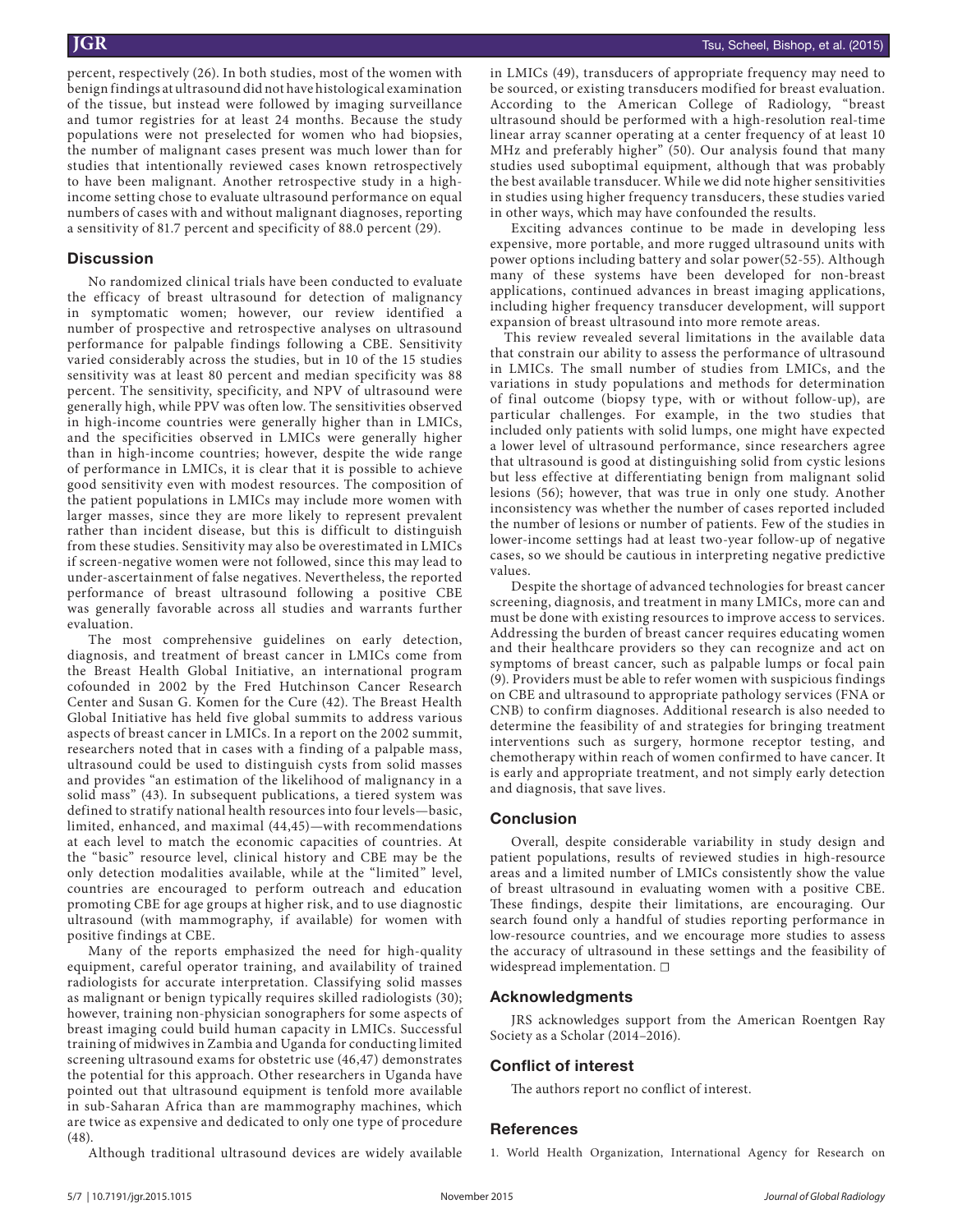Cancer. GLOBOCAN 2012: Breast cancer estimated incidence, mortality and prevalence worldwide in 2012 [Internet]. [cited 2014 Jul 14]. Available from http://globocan.iarc.fr/Pages/fact\_sheets\_cancer.aspx?cancer=breast

2. American Cancer Society. Breast cancer prevention and early detection [Internet]. 2014 Jan 28 [cited 2014 Jul 10]. Available from http://www.cancer. org/acs/groups/cid/documents/webcontent/003165-pdf.pdf

3. World Health Organization. Breast cancer: prevention and control [Internet]. 2014 [cited 2014 Jul 10]. Available from http://www.who.int/ cancer/detection/breastcancer/en/

4. Autier P, Boniol M, Middleton R, Dore JF, Héry C, Zheng T, et al. Advanced breast cancer incidence following population-based mammographic screening. Ann Oncol. 2011 Aug;22(8):1726-35.

5. Gøtzsche PC, Jørgensen KJ. Screening for breast cancer with mammography. Cochrane Database of Systematic Reviews 2013, Issue 6. Art. No.: CD001877.

6. Berry DA, Cronin KA, Plevritis SK, Fryback DG, Clarke L, Zelen M, et al. Effect of screening and adjuvant therapy on mortality from breast cancer. N Engl J Med. 2005 Oct;353(17):1784-92.

7. World Health Organization, International Agency for Research on Cancer. Vainio H and Bianchini F, editors. IARC Handbooks of Cancer Prevention. Volume 7, Breast Cancer Screening. Lyon, France: IARCPress; 2002.

8. Perry N, Broeders M, de Wolf C, Tornberg S, Holland R, von Karsa L, editors. European guidelines for quality assurance in breast cancer screening and diagnosis. 4th ed. Luxembourg: Office for Official Publications of the European Communities; 2006. Available from http://www.euref.org/ european-guidelines

9. Panieri E. Breast cancer screening in developing countries. Best Pract Res Clin Obstet Gynaecol 2012 Apr;26(2):283-90.

10. Miller AB, Wall C, Baines CJ, Sun P, To T, Narod SA. Twenty five year follow-up for breast cancer incidence and mortality of the Canadian National Breast Screening Study: randomised screening trial. BMJ. 2014 Feb;348:g366.

11. Sloan FA, Gelband H. Defining resource-level-appropriate cancer control. In: Sloan FA, Gelband H, editors. Cancer control opportunities in low- and middle-income countries. Washington, DC, USA: The National Academies Press; 2007. p. 106-36.

12. Corbex M, Burton R, Sancho-Garnier H. Breast cancer early detection methods for low and middle income countries, a review of the evidence. Breast. 2012 Aug;21(4):428-34.

13. American Cancer Society. Clinical breast exam [Internet]. 2014 Jan 28 [cited 2014 Jul 15]. Available from http://www.cancer.org/cancer/ breastcancer/moreinformation/breastcancerearlydetection/breast-cancerearly-detection-acs-recs-clinical-breast-exam

14. Kosters JP, Gøtzsche PC. Regular self-examination or clinical examination for early detection of breast cancer. Cochrane Database Syst Rev. 2003;(2):CD003373.

15. National Cancer Institute [Internet]. Breast cancer screening modalities—Beyond mammography; 2014 Jun 12 [cited 2014 Jul 15]. Available from http://www.cancer.gov/cancertopics/pdq/screening/breast/ healthprofessional/page9#top

16. Sankaranarayanan R, Ramadas K, Thara S, Muwonge R, Prabhakar J, Augustine P, et al. Clinical breast examination: preliminary results from a cluster randomized controlled trial in India. J Natl Cancer Inst. 2011 Oct;103(19):1476-80.

17. American Cancer Society [Internet]. Atlanta: ACA; c2014. American Cancer Society recommendations for early breast cancer detection in women without breast symptoms; 2014 Jan 28 [cited 2014 Jul 23]. Available from http://www.cancer.org/cancer/breastcancer/moreinformation/ breastcancerearlydetection/breast-cancer-early-detection-acs-recs

18. Shetty MK. Screening and diagnosis of breast cancer in low-resource countries: what is state of the art? Semin Ultrasound CT MR. 2011 Aug;32(4):300-5.

19. Shyyan R, Masood S, Badwe RA, Errico KM, Liberman L, Ozmen V, et al. Breast cancer in limited-resource countries: diagnosis and pathology. Breast J. 2006 Jan-Feb;12 Suppl 1:S27-S37.

20. Harvey JA. Sonography of palpable breast masses. Semin Ultrasound CT MR. 2006 Aug;27(4):284-97.

21. Nothacker M, Duda V, Hahn M, Warm M, Degenhardt F, Madjar H, et al. Early detection of breast cancer: benefits and risks of supplemental breast ultrasound in asymptomatic women with mammographically dense breast tissue. A systematic review. BMC Cancer. 2009 Sep 20;9:335-9.

22. Malur S, Wurdinger S, Moritz A, Michels W, Schneider A. Comparison of written reports of mammography, sonography and magnetic resonance mammography for preoperative evaluation of breast lesions, with special emphasis on magnetic resonance mammography. Breast Cancer Res. 2001;3(1):55-60.

23. Lehman CD, Lee AY, Lee CI. Imaging management of palpable breast abnormalities. AJR Am J Roentgenol. 2014 Nov;203(5):1142-53.

24. Harvey JA, Mahoney MC, Newell MS, Bailey L, Barke LD, D'Orsi C, et al. ACR appropriateness criteria palpable breast masses. J Am Coll Radiol. 2013 Oct;10(10):742-9.e1-3.

25. Willet AM, Michell M., Lee MJR. Best practice diagnostic guidelines for patients presenting with breast symptoms [Internet]. London: Department of Health; 2010 Nov [cited 2015 Jan 12]. Available from http://www. associationofbreastsurgery.org.uk/

26. Loving VA, DeMartini WB, Eby PR, Gutierrez RL, Peacock S, Lehman CD. Targeted ultrasound in women younger than 30 years with focal breast signs or symptoms: outcomes analyses and management implications. AJR Am J Roentgenol. 2010 Dec;195(6):1472-7.

27. Ngotho J, Githaiga J, Kaisha W. Palpable discrete breast masses in young women: two of the components of the modified triple test may be adequate. S Afr J Surg. 2013 May;51(2):58-60.

28. Lehman CD, Lee CI, Loving VA, Portillo MS, Peacock S, DeMartini WB. Accuracy and value of breast ultrasound for primary imaging evaluation of symptomatic women 30-39 years of age. AJR Am J Roentgenol. 2012 Nov;199(5):1169-77.

29. Houssami N, Irwig L, Simpson JM, McKessar M, Blome S, Noakes J. Sydney Breast Imaging Accuracy Study: Comparative sensitivity and specificity of mammography and sonography in young women with symptoms. AJR Am J Roentgenol. 2003 Apr;180(4):935-40.

30. Chen SC, Cheung YC, Su CH, Chen MF, Hwang TL, Hsueh S. Analysis of sonographic features for the differentiation of benign and malignant breast tumors of different sizes. Ultrasound Obstet Gynecol. 2004 Feb;23(2):188-93.

31. Pande AR, Lohani B, Sayami P, Pradhan S. Predictive value of ultrasonography in the diagnosis of palpable breast lump. Kathmandu Univ Med J (KUMJ). 2003 Apr-Jun;1(2):78-84.

32. Akbari ME, Haghighatkhah H, Shafiee M, Akbari A, Bahmanpoor M, Khayamzadeh M. Mammography and ultrasonography reports compared with tissue diagnosis--an evidence based study in Iran, 2010. Asian Pac J